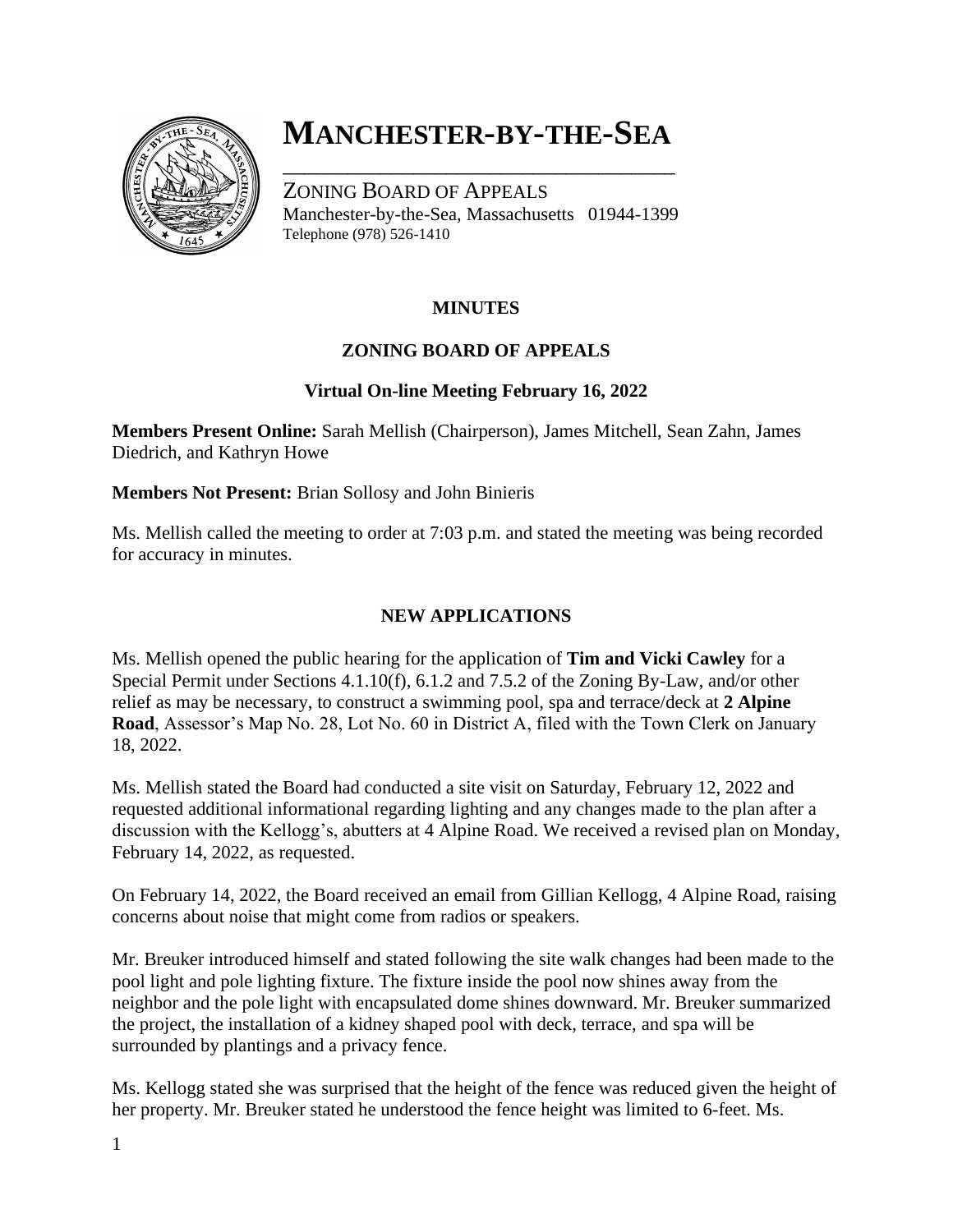Mellish added the standard fence height is 6-feet, but the Board can consider a 7-foot fence if the site line of the elevated deck is an issue.

Ms. Kellogg stated she and Ms. Cawley had had a good conversation about proposed plantings to separate the properties and conceal the pool.

Mr. Mitchell asked Mr. Breuker if the neighbor's house grade was lower or level with the proposed pool. Mr. Breuker stated the deck is a few feet lower and he believes a 6-foot fence will mask anything because of the angle of the adjoining properties. Ms. Mellish suggested that an experiment be conducted with both a 6-foot and 7-foot screen to see which is more effective. Mr. Breuker agreed.

Board members had no additional questions nor did members of the Public.

*Ms. Mellish moved to close the public hearing and approve the application of Tim and Vicki Cawley for a Special Permit under Sections 4.1.10(f), 6.1.2 and 7.5.2 of the Zoning By-Law, and/or other relief as may be necessary, to construct a 32' x 16' organic shaped swimming pool with an in pool bar stool ledge and additional bar seating on the terrace, a spa and a pool terrace/deck at 2 Alpine Road, Assessor's Map No. 28, Lot No. 60 in District A, filed with the Town Clerk on January 18, 2022, based on a finding the proposed use is in harmony with the purpose and intent of the By-Law, and the proposed project will not be more detrimental or injurious to the neighborhood and all requirements and conditions under Section 7.5.2 of the Zoning By-Law for the grant of a Special Permit have been met, based on the following conditions:*

- *Pool, spa, bar terrace/deck and 4' high black mesh security fence and gate (which meet the State Building Code and Local By-Laws) are constructed in accordance with the plan design created by James Hickey, Kalmia Design, dated 2.14.22.*
- *A privacy screen of up to 7' and landscaping is constructed/planted in accordance with the design created by James Hickey, Kalmia Design, dated 2.14.22, subject to change, with the agreement from the abutters at 4 Alpine Road.*
- *All lighting shall be low voltage LED contained within the pool/spa walls and any landscape lighting shall be low voltage LED downlights not to exceed 6' in height with a shade that does not exceed the height of the privacy screen.*

*Mr. Mitchell seconded the motion. The motion passed unanimously by roll call vote.*

Mr. Mitchell will write the Decision and Mr. Diedrich will review.

Ms. Mellish opened the public hearing for the application of **Seaside Legal Solutions, PC**, on behalf of Deegan Partners, LLC. for a Variance and Special Permit under Sections 4.2.3, 6.1.2 and 7.5.2 of the Zoning By-Law, and/or other relief as may be necessary, to retain the existing nonconforming porch on an existing residential structure and to construct an addition to convert the existing single-family residence into a two-family residence in District D **at 90 School Street**, Assessor's Map No. 41, Lot No. 87 in District D/B, filed with the Town Clerk on January 18, 2022.